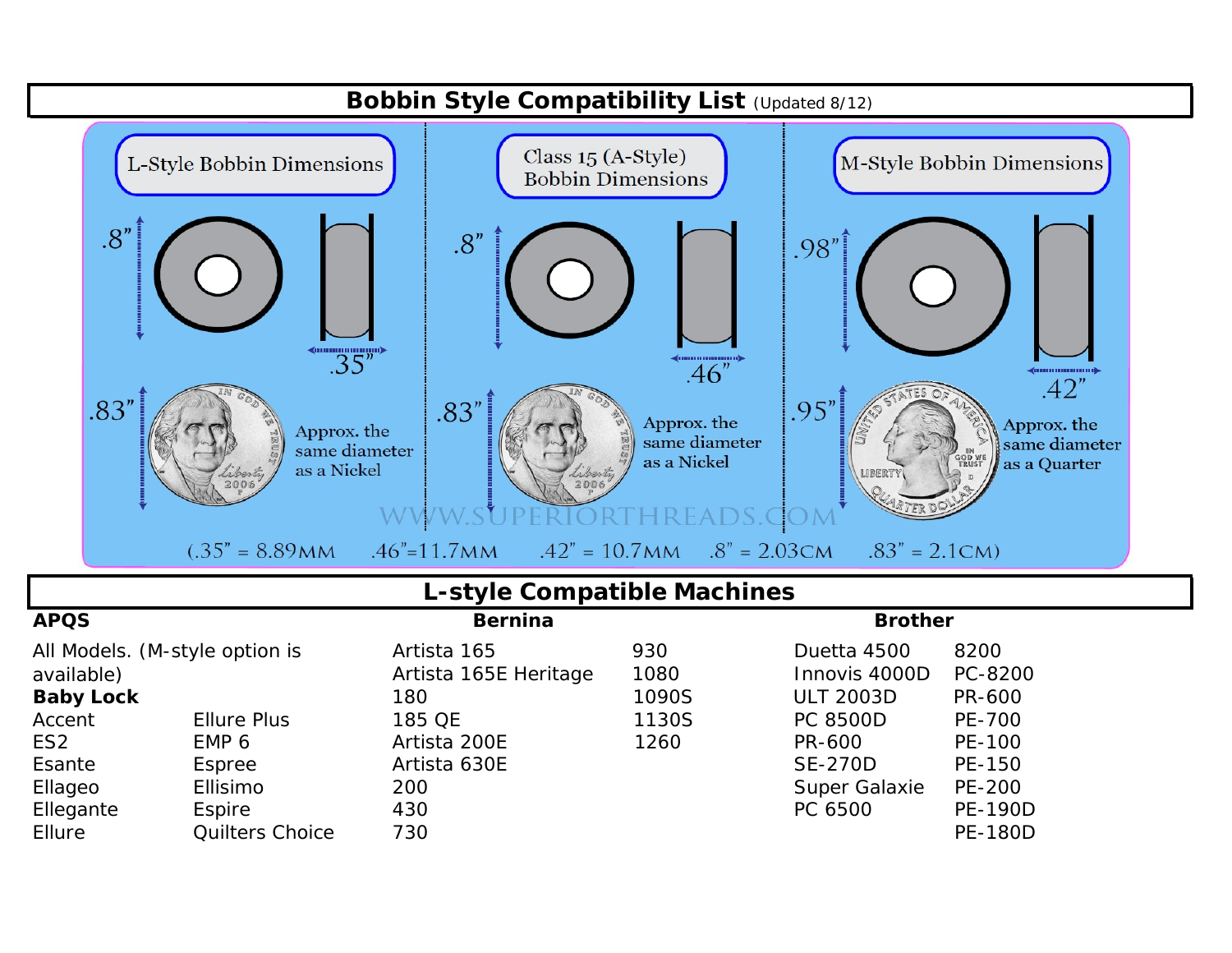| <b>Consew Quilting Machines</b><br><b>All Models</b> | <b>Deco</b><br>300<br>500<br>600<br>650                                                                                 |                                        | <b>Elna</b><br>SE <sub>2</sub><br>100<br>101<br>102<br>103 | 104<br>1000<br>6003Q<br>7200 Pro<br>7300 |
|------------------------------------------------------|-------------------------------------------------------------------------------------------------------------------------|----------------------------------------|------------------------------------------------------------|------------------------------------------|
| Hinterberg<br>Voyager 17<br>Weekender                | Husqvarna/Viking<br><b>Diamond</b><br>Designer I<br>Designer II<br>Platinum 750<br>Platinum 950E<br>Designer SE<br>Rose | Scandinavia 400<br>Emerald<br>Sapphire | Juki<br><b>TL98E</b><br><b>TL98Q</b><br><b>TL98QE</b>      |                                          |

### **Nolting Janome** All Models. (M-style

option is available)

Janome Machines use Class 15 (A-style) bobbins although many are compatible with L-style bobbins.

**Pfaff Prodigy Simplicity** All models except 2011 Creative Vision, Quilt Expression 4.0

#### **Singer White**

Futura 250 3300 XL100 4400

All models All Models

XL1000 Stylemaker